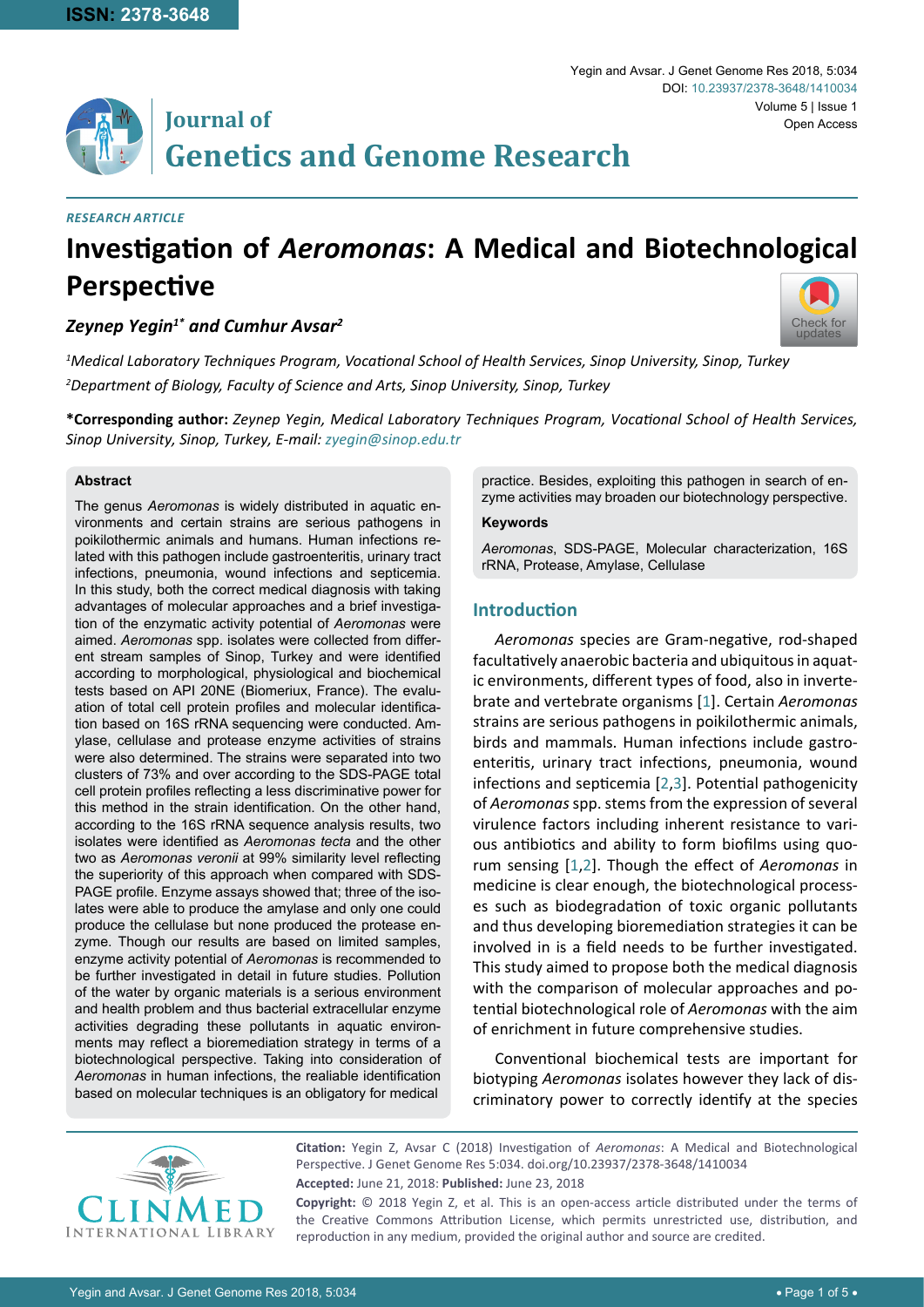level and thus the use of various genotyping methods are inevitable. In this study, we aimed to correctly characterize this waterborne opportunistic pathogen with SDS-PAGE total cell protein profiles and 16S rRNA sequencing approaches. In addition, some enzymatic activities of the isolates were determined for the future utilization potential of these pathogens in the biotechnology area. Our preliminary results can direct future researchers to conduct comprehensive studies required in this field.

# **Material and Methods**

## **Bacterial isolates**

A total of 27 samples from surface stream sampling sites were collected over a one year period (September to November, 2016) in Sinop, Turkey and analyzed for the presence of *Aeromonas* species based on API 20NE tests for the identification and speciation of *Aeromonas*. Sampling was carried out at a depth of 15 cm. Water samples were collected in 100 ml autoclaved sterile bottles and immediately placed on ice in coolers, and delivered to the laboratory. The samples were processed within 3 h of collection time. The isolates were grown on Nutrient agar at 37 °C for 18-24 hours. Four *Aeromonas* isolates were identified from surface stream sampling sites in Sinop, Turkey.

### **Phenotypic characterization**

The strains were identified as *Aeromonas* according to API 20NE (Biomeriux, France) identification kit, Gram staining and reproductive abilities at physiological conditions such as different temperature, salinity and pH.

# **SDS-PAGE analysis**

Extraction of whole cell proteins was carried out according to the method of Laemmli [\[4\]](#page-4-3). Protein analysis was carried out with SDS-PAGE in gel slabs of 1 mm thickness (4% stacking and 10% resolving gels for total proteins). The molecular weight of each band was calculated with Total Lab 1D Manual R11.1, UK programme.

# **Molecular identification**

Chromosomal DNA extraction from *Aeromonas* strains was carried out according to the method of Sambrook, et al. [[5](#page-4-4)]. DNA samples were stored at -20 °C until further molecular analysis. Sequence analysis of the 16S rRNA gene regions was performed for genotypic tests with primer pairs 519F and 1492R [\[6\]](#page-4-5). Primer sequences are shown in [Table 1.](#page-1-0) The following PCR conditions were applied to each assay; 0.75 mM MgCl<sub>2</sub>, 100  $\mu$ M dNTPs, 25 pmol of forward ad reverse primers, 5 U Taq DNA polymerase (Thermo Fisher Scientific), 1 µl DNA per 50

µl reaction. The thermal parameters at Techne TC-5000 (California-USA) were as follows: Initial denaturation at 95 °C for 7 min, followed by 25 cycles of denaturation at 94 °C for 1 min, annealing at 54 °C for 1 min and extension at 7*2* °C for 90 sec. A final extension at 72 °C for 6 min at the end of the cycles was included. The amplicons obtained from 16S rRNA region were resolved by 1.8% agarose gel electrophoresis stained with ethidium bromide and visualized under UV transilluminator (Cleaver-MicroDOC, UK). The PCR products were purified and sent to sequencing analysis to MedSanTek biotechnology firm. Sequences generated from different isolates were compared to the GenBank database using the BLAST (Basic Local Alignment Search Tool) maintained by the National Center for Biotechnology Information and multiple sequence alignments were made with the Clustal W. The alignment was further analyzed using MEGA.7.0 (Molecular Evolutionary Genetics Analysis Version 7.0) program with Neighbour-Joining (NJ) method and phylogenetic tree was constructed.

### **Enzyme assays**

Enzyme production activities of isolates in Skim milk agar (protease), M9 agar (amylase) and CMC agar (cellulase) were performed at 25, 35 and 45 °C at different pH (5-10).

**Protease:** The isolated strains were streaked on pH: 7 skim milk agar and incubated at 37 °C for 24 h. Proteolytic bacteria use the enzyme caseinase to hydrolyze casein and form soluble nitrogenous compounds displayed as a clear zone around colonies. The nonappearance of a clear zone around colonies was evaluated as protease negative.

**Amylase:** The isolated *Aeromonas* strains were streaked on pH-7 M9 starch agar plate and incubated at 37 °C for 72 h. Following incubation, the plates were flooded by iodine to produce starch-iodine complex which is visualized by deep blue color. The appearance of clear zone at starch agar plate was used as the main indicator of amylase positivity.

**Cellulase:** The isolated strains were streaked on pH-7 CMC agar plate and incubated at 37 °C for 24 h. At the end of the incubation period, the strains were stained with iodine solution for 5 min. The appearance of clear zone around colonies was evaluated as positive.

# **Results**

# **Phenotypic characterization**

All the four isolates were able to grown in 2% NaCl at pH values 6-7 and they were positive for katalase and Voges-Proskauer reaction. All the isolates were grown

<span id="page-1-0"></span>**Table 1:** Primer sequences used in the study.

| ∣Primer | Sequence                        | Gene      | Reference |
|---------|---------------------------------|-----------|-----------|
| 519F    | 5'-CAG CMG CCG CGG TAA TAC-3'   | '16S rRNA |           |
| 1492R   | 5'-GGT TAC CTT GTT ACG ACT T-3' | '16S rRNA |           |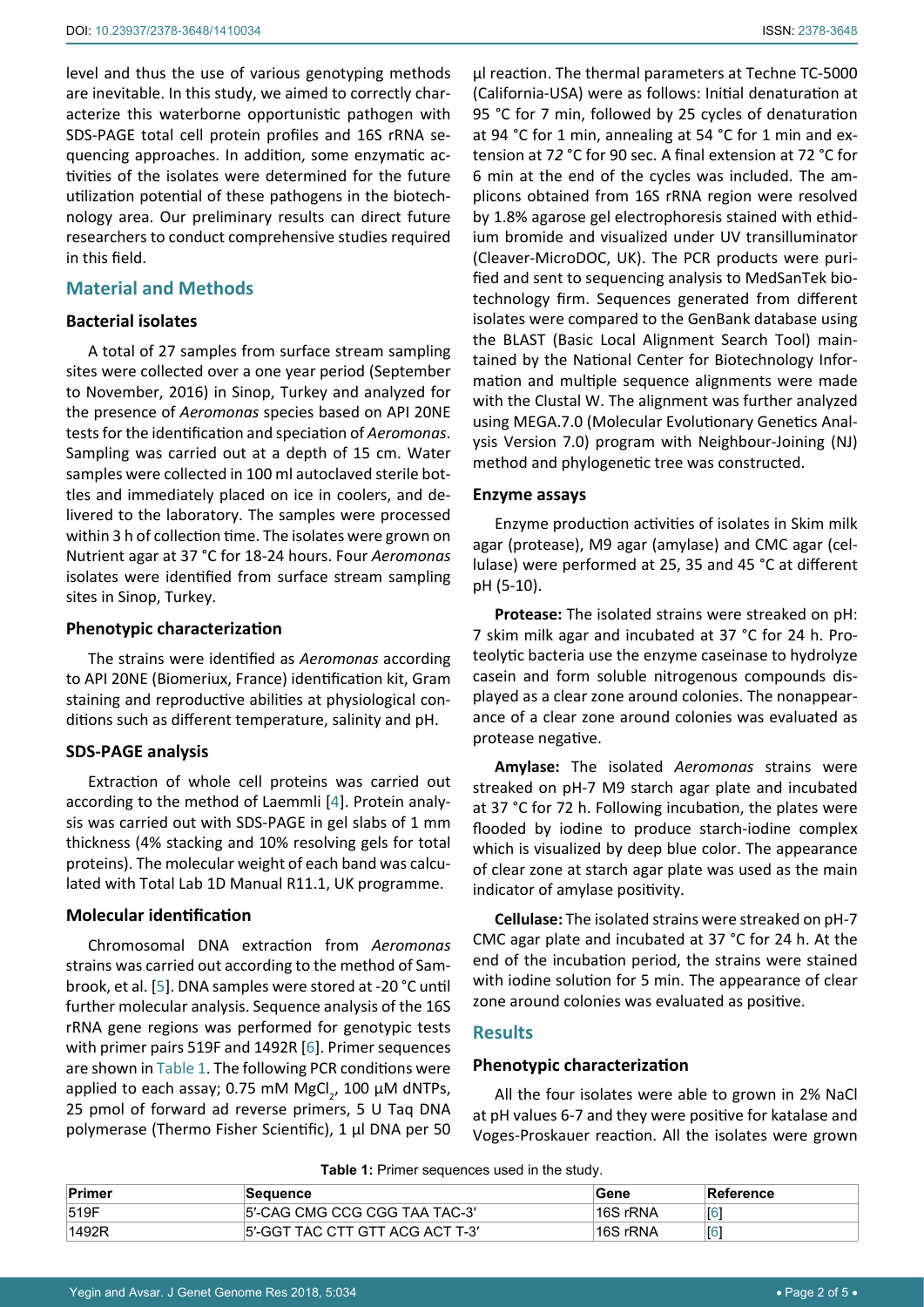at temperatures 25 °C and 37 °C, only one isolate (Z1) were grown at 45 °C, and no growth was observed at 55 °C and over. According to the fermentation analysis results, all the four isolates were positive for sucrose, D-mannose, maltose, D-glucose, D-manitol, and D-xylose and negative for D-sorbitol.

Biochemical, temperature, and fermentation test results of *Aeromonas* isolates are shown in [Table 2](#page-2-0), [Table](#page-2-1)  [3](#page-2-1), and [Table 4](#page-2-2).

# **SDS-PAGE analysis**

According to SDS-PAGE total cell protein profiles, the strains were separated into two major clusters between 73% and over ([Figure 1](#page-2-3)). First cluster showed 78% similarity level and second cluster showed 81% similarity

<span id="page-2-0"></span>**Table 2:** Biochemical analysis.

| Strains        | Staining<br>Gram | ក្ខ<br>ខ<br>2% | 5% NaC | ក្ខ<br>ខ<br>7% | 10% NaC | 9-Ho | PH-6 | 7<br>동 | ထု<br>玉 | PH-9 | $D$ H-10 | Katalase | Voges | Nitrate | Gelatinase |
|----------------|------------------|----------------|--------|----------------|---------|------|------|--------|---------|------|----------|----------|-------|---------|------------|
| Z <sub>1</sub> |                  | $\ddot{}$      |        |                |         | +    | ÷    | +      | +       | +    | ٠        | +        | +     |         |            |
| Z <sub>2</sub> |                  | +              |        |                |         |      | +    |        |         |      |          | +        | ÷     |         |            |
| Z3             |                  | $\ddot{}$      |        |                |         |      | +    | ÷      |         | ÷    |          | +        | ÷     |         |            |
| Z <sub>4</sub> |                  | +              |        |                |         |      | +    | ÷      | +       | ÷    | +        | ÷        | +     |         |            |

+: Positive, -: Negative.

<span id="page-2-1"></span>**Table 3:** Temperature analysis.

| Strains $ 4 \textdegree C $ |   | $25^{\circ}$ C | 37 °C | 45 °C | 55 °C | 65 °C |
|-----------------------------|---|----------------|-------|-------|-------|-------|
|                             |   |                |       |       | -     |       |
| <b>Z2</b>                   |   |                |       |       |       |       |
| Z3                          |   |                |       |       |       |       |
| 74                          | - |                |       |       | -     | -     |

+: Positive, -: Negative.

<span id="page-2-2"></span>**Table 4:** Fermentation analysis.

| Strains        | Glucose   | Sucrose   | Lactose   | produce<br>Gas | D-Gelatos                | D-Mannose | D-Fructose | L-Arabinose | Maltose   | D-Glucose | D-Manitol | D-Xylose  | D-Sorbito |
|----------------|-----------|-----------|-----------|----------------|--------------------------|-----------|------------|-------------|-----------|-----------|-----------|-----------|-----------|
| Z <sub>1</sub> | $\ddot{}$ | ÷         | $\ddot{}$ |                | $\ddot{}$                | ÷         | ÷          | $\ddot{}$   | $\ddot{}$ | $\ddot{}$ | ÷         | $\ddot{}$ |           |
| Z <sub>2</sub> | $\ddot{}$ | $\ddot{}$ | $\ddot{}$ | $\ddot{}$      | $\overline{\phantom{0}}$ | +         |            | -           | $\ddot{}$ | $\ddot{}$ | $\ddot{}$ | ÷         |           |
| Z <sub>3</sub> | -         | +         | -         | -              | -                        | +         | ÷          | -           | $\ddot{}$ | $\ddot{}$ | $\ddot{}$ | ÷         | -         |
| Z <sub>4</sub> | +         | +         | ÷         |                | $\ddot{}$                | +         | +          |             | +         | $\ddot{}$ | +         | +         |           |

<sup>+:</sup> Positive, -: Negative.

level. Protein electrophoretic patterns of the isolates yielded between 22-26 bands. Protein profiles were very similar among the strains and several strains exhibited dominant protein bands.

## **Molecular identification**

Sequence analysis of the 16S rRNA gene regions was performed for genotypic tests and compared to the sequences recorded in GenBank. GenBank accession numbers for the isolates were also determined: MH444890, MH444891, MH444892, and MH444893. Homology search carried out using BLAST [\(http://www.ncbi.nlm.](http://www.ncbi.nlm.nih.gov) [nih.gov\)](http://www.ncbi.nlm.nih.gov) revealed that the two isolates were similar to *Aeromonas tecta* and the other two were close to *Aeromonas veronii* at 99% similarity level. When the alignment was further analyzed using MEGA.7.0 Neighbour-Joining (NJ) method, the phylogenetic tree constructed reflected the evolutionary relationships of the isolates (Z1-Z2-Z3-Z4) with the other strains in the genus [\(Figure 2](#page-3-0)).

#### **Enzyme assays**

According to results obtained, three of the isolates were able to produce the amylase enzyme and only one could produce the cellulose enzyme but none produced the protease enzyme. For the amylase enzyme, in particular at 25 °C, one strain formed a 12-16 mm zone diameter in the pH range of 6-10, the second strain for 35 °C formed a 13 mm zone diameter at pH-6, and for 45 °C only the other two strains in the pH (6-10) had a low zone diameter of 2-4 mm. The cellulose enzyme producing strain was found to have zone diameters of 23 and 13 mm at pH-7 for 25 °C and 45 °C, respectively. Results of amylase and cellulose production at different temperature and pH values are depicted in [Table 5](#page-3-1) and [Table 6](#page-3-2).

# **Discussion**

Since *Aeromonas* is widely distributed in aquatic environments, serious cautions must be taken. Fraisse, et al., presented a retrospective study of *Aeromonas* spp. infections between years 1997-2004 and stated that ten infections were nosocomial and four were associated with medical leeches [\[7\]](#page-4-6). Voss, et al. stated that 13 of 28 *Aeromonas* wound and soft tissue infections during a 4-year-period were associated with a water-re-

<span id="page-2-3"></span>

**Figure 1:** Dendrogram derived from cluster analysis (UPGMA) illustrating SDS-PAGE analysis of whole cell proteins of *Aeromonas* isolates.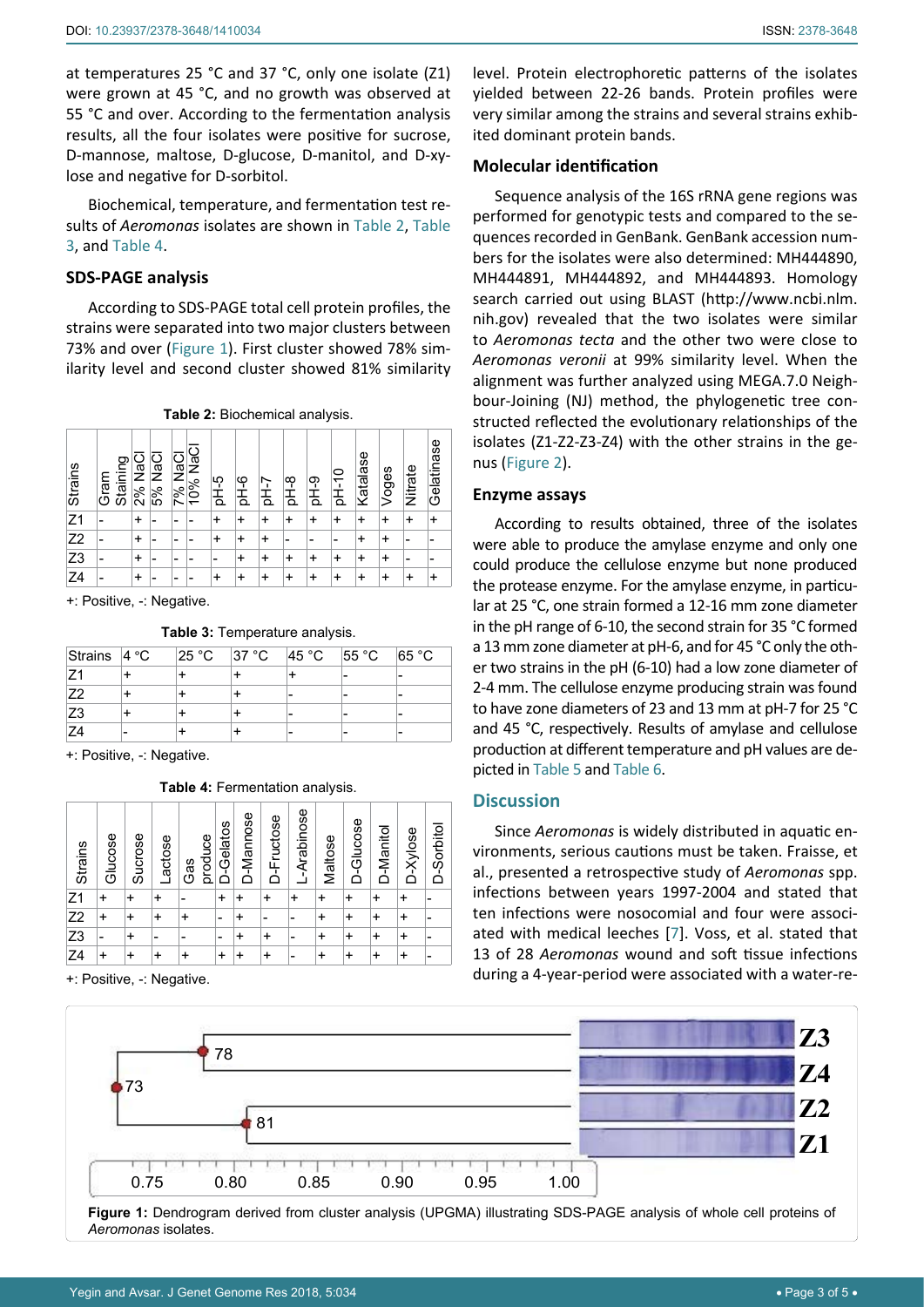<span id="page-3-0"></span>

<span id="page-3-1"></span>

|  |  |  | Table 5: Amylase Production Analysis. |  |
|--|--|--|---------------------------------------|--|
|--|--|--|---------------------------------------|--|

| <b>Strains</b> |                | pH-5 |   | pH-6 |    |    |    | pH-8 |    | pH-9 |    | pH-10 |    |
|----------------|----------------|------|---|------|----|----|----|------|----|------|----|-------|----|
|                |                | С    | 7 | C    | Z  | C  | Z  | С    | Z  | С    |    | IС    | Z  |
|                | Z <sub>1</sub> | 4    | 6 | 8    | 8  | 5  | 11 | 12   | 26 | 5    | 18 | 4     | 10 |
| ပ္စ            | Z <sub>2</sub> | 4    | 6 | 6    | 20 | 5  | 16 | 8    | 20 | 4    | 16 | 4     | 12 |
| 25             | Z3             | 4    | 9 | 5    | 21 | 5  | 21 | 9    | 24 | 6    | 18 | 4     | 18 |
|                | Z <sub>1</sub> | 5    | 6 | 9    | 16 |    | 12 | 10   | 16 | 6    | 6  | 4     |    |
| ပ္စ            | Z <sub>2</sub> | 5    | 6 | 6    | 19 | 8  | 15 | 9    | 14 | 6    | 6  | 5     |    |
| 35             | Z <sub>3</sub> | 7    | 8 | 8    | 19 | 6  | 14 | 10   | 18 | 8    | 8  | 5     | 5  |
|                | Z <sub>1</sub> | 9    |   | 10   | 14 | 10 | 12 | 9    | 13 | 8    | 12 | 7     | 10 |
| ပ္စ            | Z <sub>2</sub> | 5    |   | 11   | 12 | 10 | 13 | 9    | 11 | 6    | 8  | 6     |    |
| 45             | Z <sub>3</sub> | 9    |   | 9    |    | 9  |    | 8    |    | 8    |    | 5     |    |

C: Colony diameter (mm), Z: Zone diameter (mm), - : No Growth.

<span id="page-3-2"></span>

| <b>Table 6: Cellulase Production Analysis.</b> |  |
|------------------------------------------------|--|
|------------------------------------------------|--|

|                      |                | pH-5<br>pH-6 |    | pH-7<br>$pH-8$ |                     | pH-9        |    | pH-10 |    |   |    |   |    |
|----------------------|----------------|--------------|----|----------------|---------------------|-------------|----|-------|----|---|----|---|----|
| <b>Strains</b>       |                | $\sim$<br>◡  | 7  | C              | $\overline{z}$<br>∸ | $\sim$<br>◡ | 7  | C     | 7  | C | Z  | C | Ζ  |
| ပ္စ<br>25            | Z4             | 5            | 19 |                | 20                  | 6           | 29 | 5     | 18 | 8 | 18 | 5 | 18 |
| ပ္စ<br>35            | Z4             | 6            | 15 | 6              | 18                  | 10          | 18 |       | 12 |   | 12 |   | 11 |
| ပ္စ<br>$\frac{4}{5}$ | Z <sub>4</sub> | 6            | 17 | 6              | 17                  | -           | 20 | 6     | 12 | 6 | 15 | 6 | 14 |

C: Colony diameter (mm), Z: Zone diameter (mm).

lated injury and lakes or rivers constituted 43% of the total [[8](#page-4-7)]. Extracellular proteases allow *Aeromonas* sp. to persist in different environments and thus facilitate ecological interactions with other organisms and promote invasion by direct damage of host tissue [[3\]](#page-4-2). Therefore, the investigated enzymes such as proteases are not only important in terms of biotechnological perspective, but also they can be a measure of improvement of survival and infection potential in aquatic environments. Since none of our isolates produced the protease enzyme, this can also be a measure of low infectivity potential in the aquatic areas investigated.

Using various conditions for the biochemical identification of *Aeromonas* spp. is one of the major problems that gives unstable results in clinical laboratories. Thus, realiable method choice to correctly identify *Aeromonas* species can help to prevent the inconsistence for this complicated taxonomic genus. Though API strips have database for the genus *Aeromonas*, they are effective in the identification at the genus level since they lack the database for the entire range of the known *Aeromonas* species [[9](#page-4-8)]. The correct method approaches will be beneficial to clarify the identification of *Aeromonas* spp. at the species level and support routine biochemical identification in laboratories. One of these approaches can be supporting the routine phenotyping tests with multiplex PCR though it also has some limits in final discrimination and therefore must not be used as a single identi